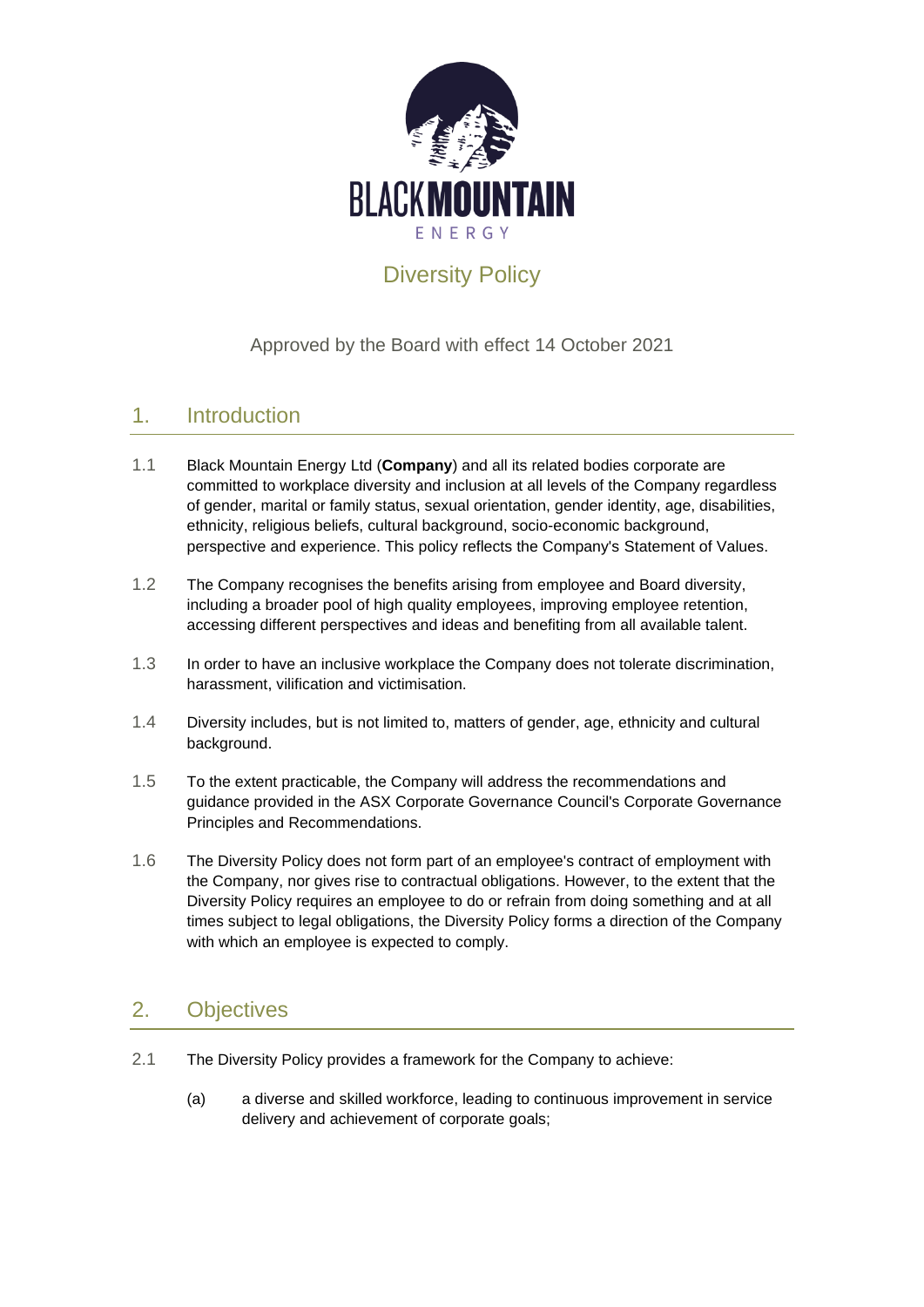- (b) a workplace culture characterised by inclusive practices and behaviours for the benefit of all staff;
- (c) improved employment and career development opportunities for women;
- (d) a work environment that values and utilises the contributions of employees with diverse backgrounds, experiences and perspectives through improved awareness of the benefits of workforce diversity and successful management of diversity; and
- (e) awareness in all staff of their rights and responsibilities with regards to fairness, equity and respect for all aspects of diversity,

(collectively, the **Objectives**).

2.2 The Diversity Policy does not impose on the Company, its directors, officers, agents or employee any obligation to engage in, or justification for engaging in, any conduct which is illegal or contrary to any anti-discrimination or equal employment opportunity legislation or laws in any State or Territory of Australia or of any foreign jurisdiction.

#### 3. Responsibilities

- 3.1 **The Board's commitment**
	- (a) The Board is committed to workplace diversity, with a particular focus on supporting the representation of women at the senior level of the Company and on the Board.
	- (b) The Board is responsible for developing measurable objectives and strategies to achieve the objectives of the Diversity Policy (**Measurable Objectives**) and monitoring the progress of the Measurable Objectives through the monitoring, evaluation and reporting mechanisms listed below.
	- (c) The Board will also set Measurable Objectives for achieving gender diversity and monitor their achievement.
	- (d) The Board will conduct all Board appointment processes in a manner that promotes gender diversity, including establishing a structured approach for identifying a pool of candidates, using external experts where necessary.
- 3.2 **Strategies**

The Company's diversity strategies include:

(a) recruiting from a diverse pool of candidates for all positions, including senior management and the Board;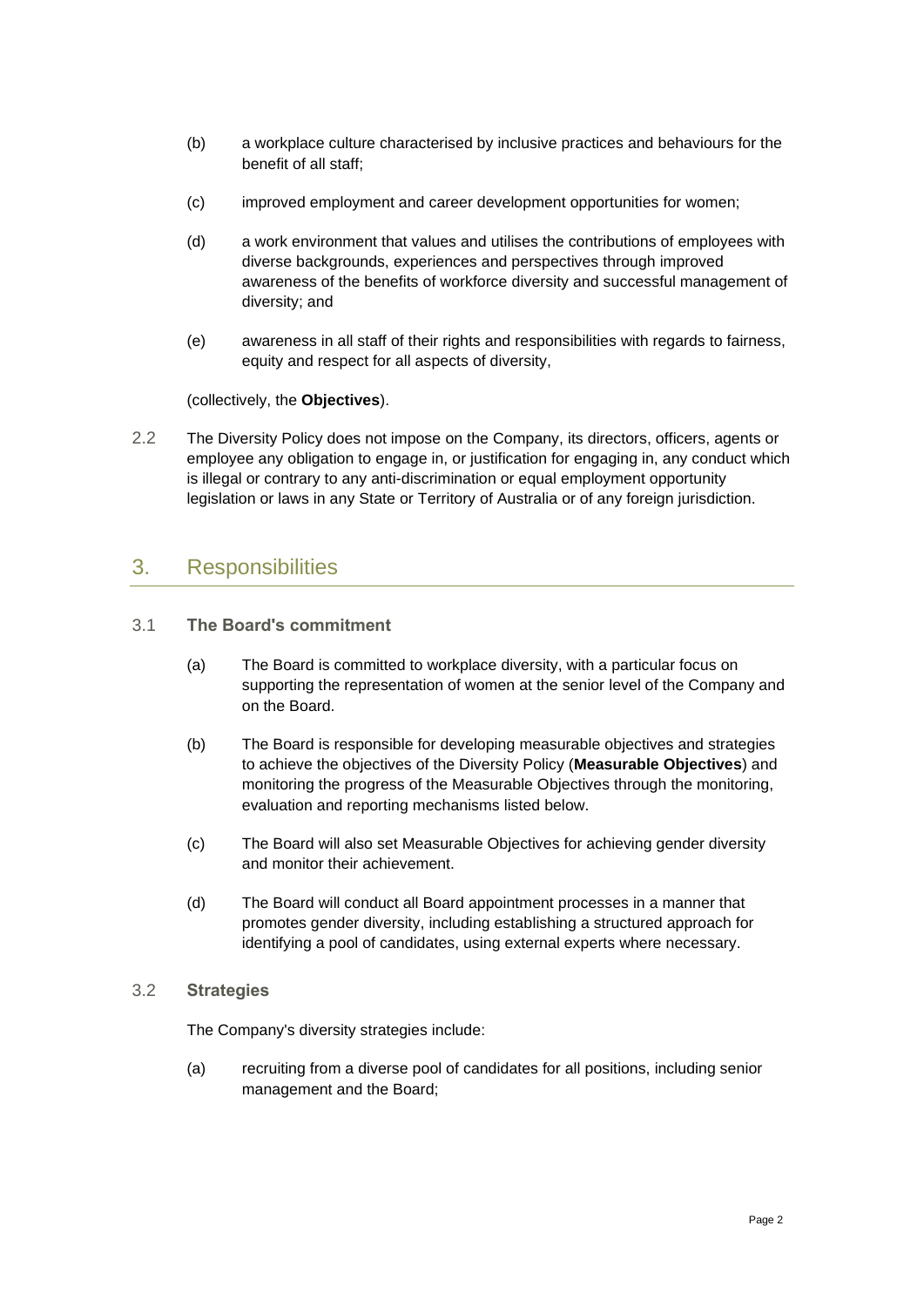- (b) the requirement of at least one female candidate to be shortlisted for all appointments including executive and Board positions if a suitably qualified candidate exists in the applications;
- (c) reviewing succession plans to ensure an appropriate focus on diversity;
- (d) identifying specific factors to take account of in recruitment and selection processes to encourage diversity;
- (e) developing programs to develop a broader pool of skilled and experienced senior management and Board candidates, including, workplace development programs, mentoring programs and targeted training and development;
- (f) provide opportunities for employees on extended parental leave to maintain their connection to the entity;
- (g) developing a culture which takes account of domestic responsibilities of employees; and
- (h) any other strategies the Board develops from time to time.

### 4. Monitoring and evaluation

- 4.1 The Chair will monitor the scope and currency of this policy annually.
- 4.2 The Company is responsible for implementing, monitoring and reporting on the Measurable Objectives.
- 4.3 Measurable Objectives must be reviewed and set annually and Measurable Objectives as set by the Board will be included in the annual key performance indicators for the CEO and senior executives.

In addition, the Board will review progress against the Objectives as a key performance indicator in its annual performance assessment.

# 5. Reporting

The Board will include in the Annual Report each year:

- (a) the Measurable Objectives, set by the Board for that year;
- (b) progress against the Measurable Objectives; and
- (c) either:
	- (i) the proportion of women employees in the whole organisation, at senior management level and at Board level; or